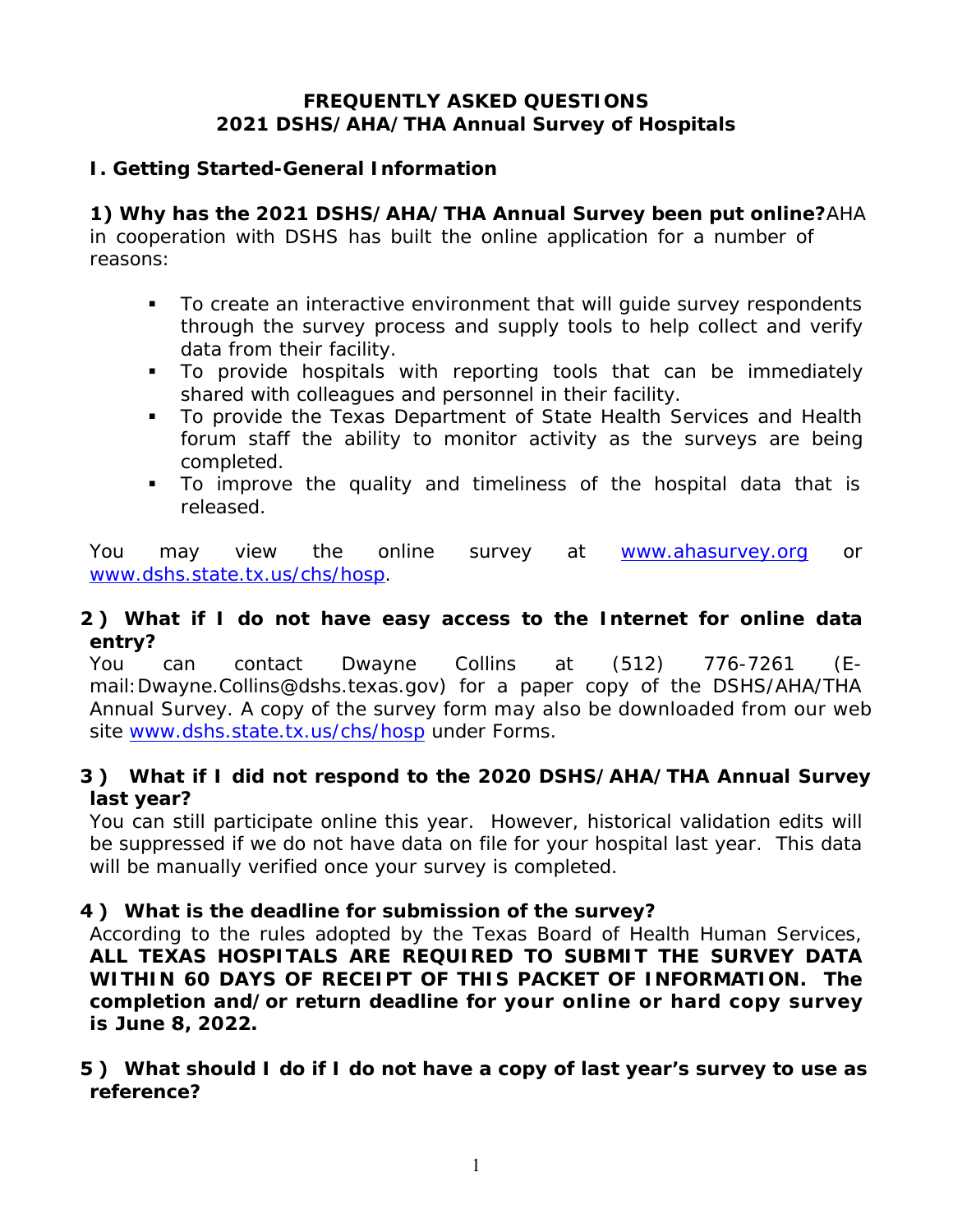The online application contains a series of tools that will refer to your historical data and notify you of any discrepancies. In Section E (Total Facility Beds, Utilization, Finances and Staffing), the previous year's values will be displayed in parenthesis at the end of each question. From the Print Menu, you will have access to print a copy of the previous year's survey.

### **6) What happens to my data once I have completed and submitted the survey online?**

The data will be revalidated once it has been completed and received by DSHS/Health Forum staff. Your data will be thoroughly checked and if there are questions an analyst will contact you directly.

### **7) Is the online survey the same as the traditional hard copy?**

The two surveys are essentially the same. A few questions have been added to the online survey to help facilitate the data entry process. In addition, the page numbers are different between the survey downloaded from the AHA web site and the hard copy survey. Please note that the page numbers referenced in questions refer to the hardcopy survey form.

In addition, there is a difference in the wording of item C44d1, Trauma Center, Level of Unit. The online form asks to specify the level of unit from 1 to 3 while the hard copy form specifies a level of unit from 1 to 4. If your hospital has a Level 4 Trauma Center Unit, you will be able to enter 4 as the Level of Unit on the online survey form.

#### **8) My hospital does not track data for an item and the online survey form will not let me type "not available" or leave the question blank. How should I answer this question?**

When completing the American Hospital Association part online (Sections A-E), use the following guideline:

This part of the survey does not allow for the use of "Not Available." If an answer is not available, implying that the hospital does provide the service but data are not available in the detail required to complete the question, answer the question as zero and indicate that the item is not available in the Supplemental Information. The changes indicated in this section will be made by a survey staff member prior to running the State's additional edit checks.

When completing the State Section online (Section F-Q), use the following guidelines: 1. For items that are not applicable to your hospital or for which no

- services were provided, enter "0" zero or select NO.
- 2. For items, which are applicable, but data are not available in the detail required to complete the questions enter "-9."
- 3. For items that are combined with another variable, enter "-8."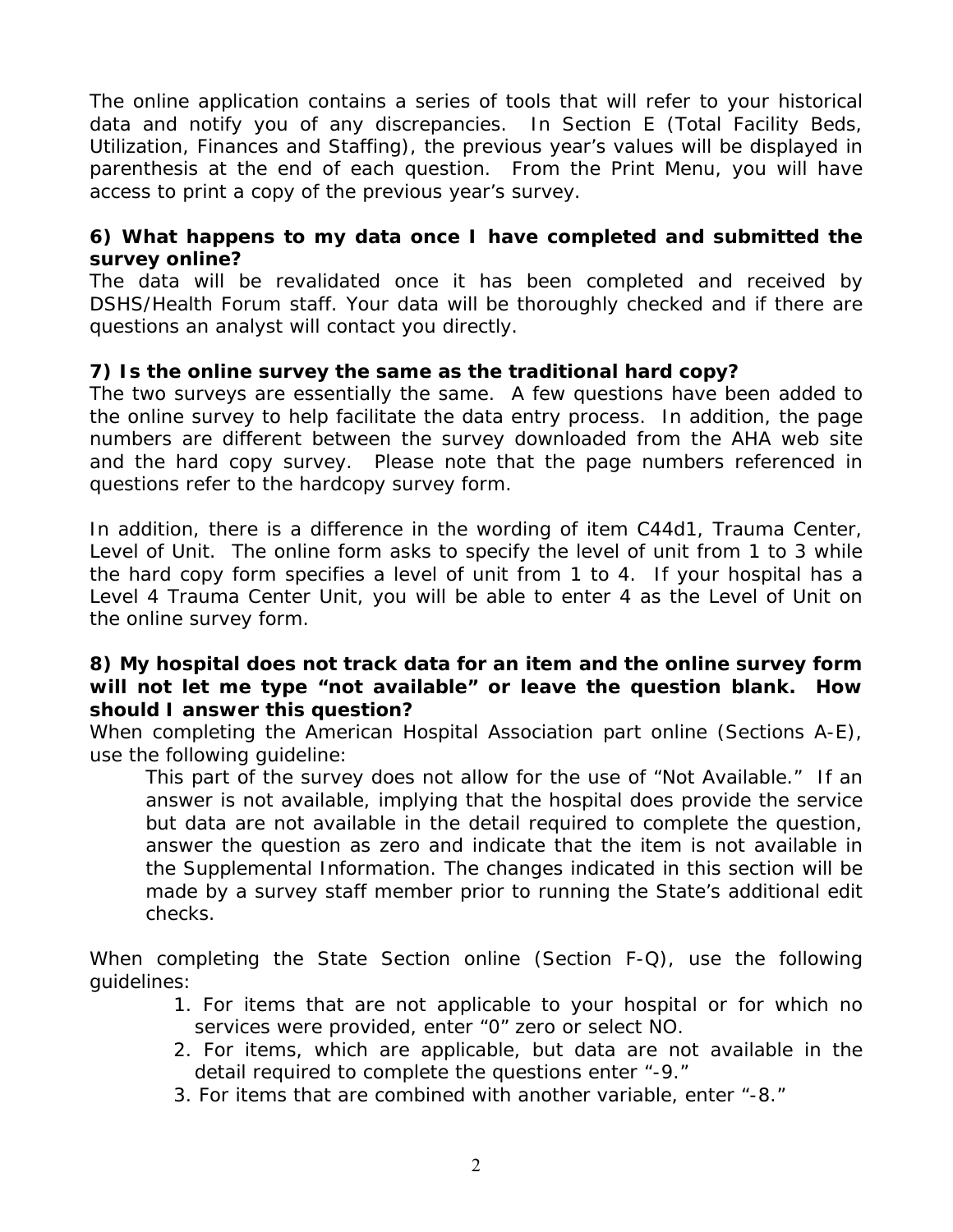The form is available on website www.dshs.state.tx.us/chs/hosp/. If you have any additional questions please call hospital survey staff at (512) 776-7261.

# **II. Survey Specific Questions**

# **9) What is the definition of a skilled nursing home unit/facility?**

For the purposes of this survey, nursing home type unit/facility provides care for the elderly and chronic care in a non-acute setting in any of the following categories "Skilled nursing", "Intermediate nursing care" and "Other long term care." The nursing home type units/facilities are to be owned and operated by the hospital. Only one legal entity may be vested with title to the physical property or operate under the authority of a duly executed lease of the physical property.

### **Swing Beds should not be classified as nursing facility beds (see question number 12 for information on reporting swing beds).**

 utilization and financial breakouts in sections E1 through E3 in column 2. Hospitals reporting a skilled nursing facility should report designated beds set up and staffed in at least one of the following categories in the Facilities and Service Section: C15 (Skilled Nursing Care), C16 (Intermediate Nursing Care) or C18 (Other Long Term Care). Hospitals reporting these services should provide

## **10) Section C: Facilities and Services. How am I to report beds in this section?**

For this section (items C1-C19), report the number of beds your hospital had set up and staffed for use as of the last day of the reporting period. These numbers should reflect beds as assigned to each unit. The combined total of these beds must equal the reported beds set up and staffed in section E, item E1b1. This number must be less than or equal to the number of licensed beds.

If a service is provided but the hospital does not have assigned beds set up and staffed, check that the service is provided and enter zero for beds. If these beds are combined with another unit, please indicate the line item and the beds that are combined in the supplemental section.

### **11) How is my hospital to report our Medicaid Disproportionate Share Hospital Payments?**

 Institute of Certified Public Accountants (AICPA) guidelines. Beginning with the 2002 survey, the way in which hospitals are being asked to report their Medicaid Disproportionate Share Hospital (DSH) Payments has changed. This change has been made to more accurately reflect American

**DSH payments are to be reported as part of net patient revenue** and are not to be included in gross patient revenue. These payments are to be included in the following items: E3a and in the net column for items E6a2d,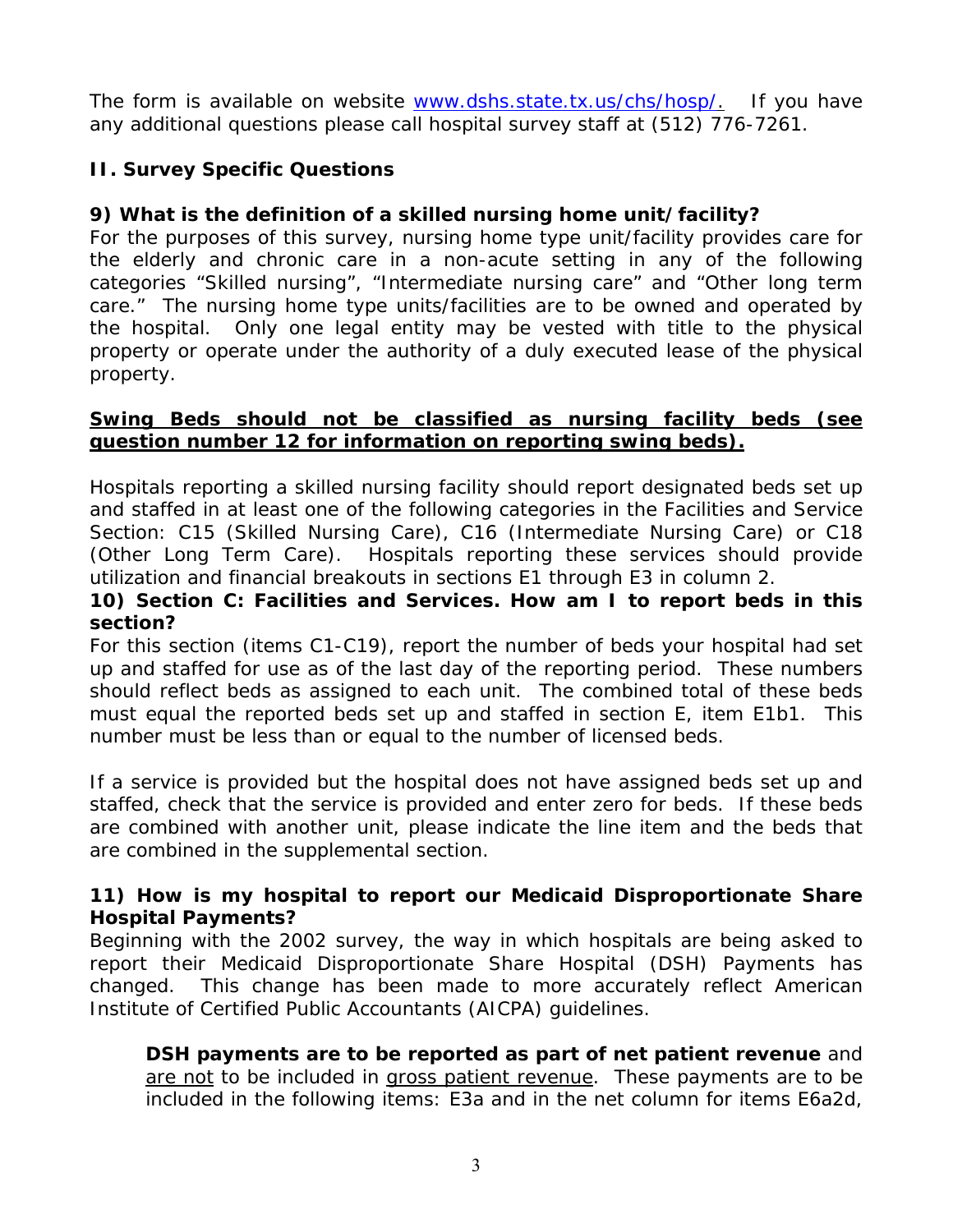and E6c. DSH payments are no longer to be included in J1a1(a-c) and should now be included in item J1c.

### **12) How is my hospital to report 1115 Waiver Payments?**

**1115 Waiver payments (DSRIP)** are to be reported as part of net patient revenue included Other Medicaid in E.6.a.2.F.2.

**Uncompensated Care Payments** are to be reported as part of net patient revenue and included in E.6.a.2.E.2 Medicaid supplemental payments.

#### **13) Where is the hospital to report swing beds?**

Swing beds are licensed acute care beds that have been designated by a hospital to provide acute or long-term care services. These beds are certified by Medicare. Hospitals with swing beds are located in a "rural area" and have less than 100 acute care beds.

Swing beds should be reported as general medical-surgical care beds (item C1). Swing days corresponding to the swing beds are to be reported in item I4b.

### **14) What are the differences between Bad Debt/Charity in section D5 and Bad Debt/Charity in section I1 and I2?**

Please note that the definitions for bad debt expense/charges and charity charges in items I1c and I2c are specific to the DSH program and are somewhat different from the AHA definitions for items E5a and E5b. Please, refer to the specific definitions listed on the survey form.

**Bad Debt expense/charges:** Item E5a allows for the provision of actual or expected uncollectibles while item I1c allows (actual) uncollectible inpatient and outpatient charges that result from the extension of credit.

**Charity charges:** The definition of charity for item E5b is broad whereas the definition for item I2c specifies what can and cannot be included in charity care.

### **15) What is a hospital FID number?**

The Hospital FID number is the unique seven-digit facility identification number assigned to a hospital by the state of Texas. This number is different from the hospital's American Hospital Association ID. For your convenience, the number is printed on the Web Survey Login Information sheet included as part of the survey packet.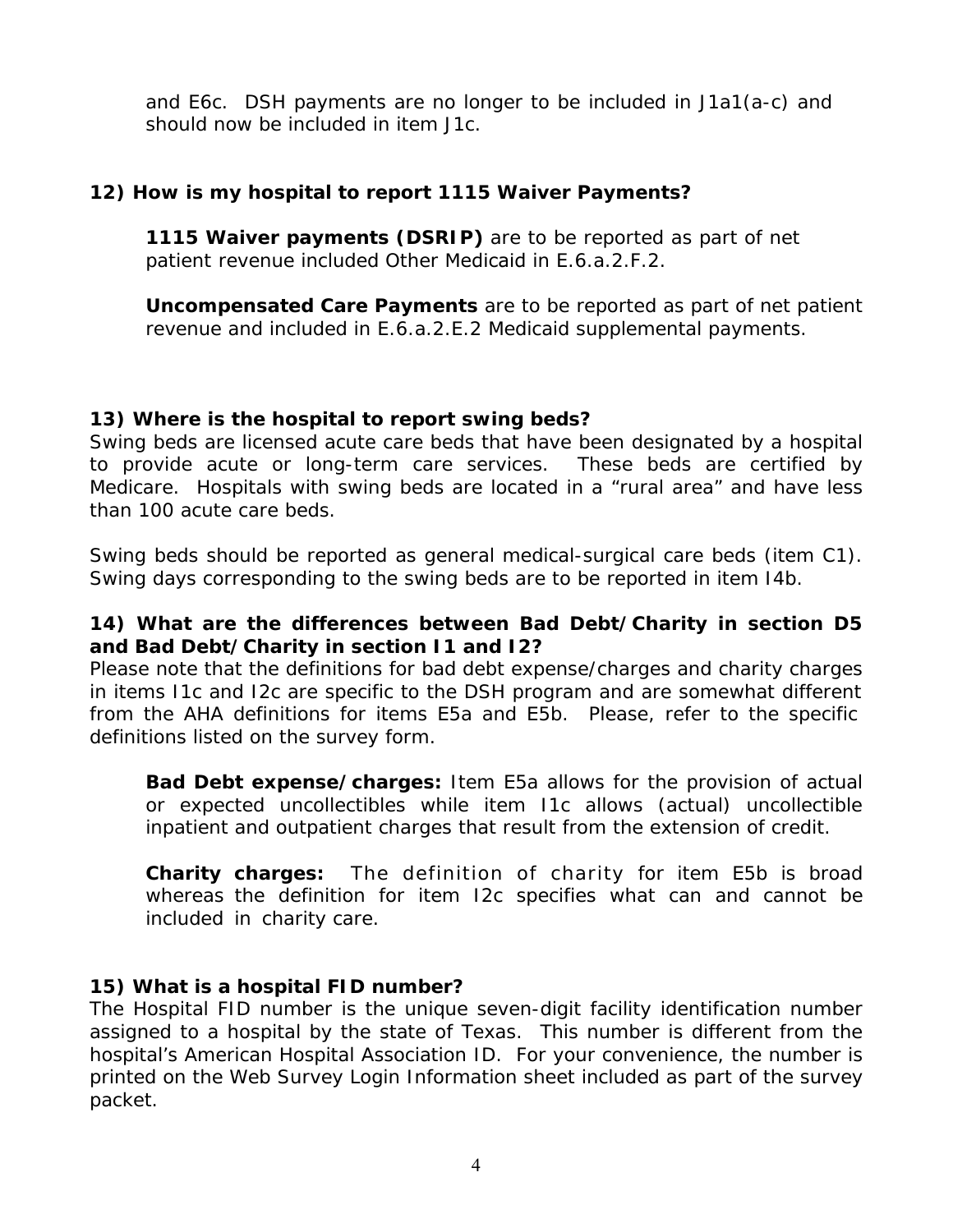## **III. Completing the Survey**

#### **15) What do I do after I have completed the online survey form?**

1) Make sure that all sections of the survey are complete and have been accepted.

#### **2) Print a completed copy of the survey for the hospital's records.**

- Department of State Health Services, PO Box 149347 Austin, TX 78756. 3) Send a copy of policies (Section K: Hepatitis B vaccination, patient immunization and/or employee immunization, Section L: charity care), if applicable, to the attention of Dwayne Collins, Center for Health Statistics, Please make sure that the hospital name and city are listed on the top of each policy.
- 4) If the survey was completed online, there is no need to mail a copy of the survey to Department of State Health Services. The data will be downloaded by Department of State Health Services directly from the AHA web site. Data will be thoroughly checked and if there are questions, an analyst will contact you directly.

#### **What should I do if I still have questions?**

Please contact Hospital Survey Unit at DSHS at 512 776-7261 (E-mail: Dwayne.Collins@dshs.texas.gov) or AHA Survey staff member at 1-800-530- 9092 or via-e-mail at surveysupport@healthforum.com.

**IMPORTANT:** The Texas Health and Safety Code, Chapters 104 and 311, require the Texas Department of State Health Services to collect aggregate financial, utilization, and other data from all licensed hospitals. Therefore, it is extremely important that all sections of the survey be completed fully and accurately.

(1) If a hospital does not submit the completed online survey form to the Department of State Health Services (department) within the 60-day reporting period and in accordance with §13.15 of this title (relating to Survey Forms and Methods of Reporting Data), the department may institute the following procedures.

(A) The department will notify the entity in writing by certified mail, return receipt requested that the entity is in noncompliance with department reporting requirements and may be in violation of the Health and Safety Code, Chapter 104. The written notification will also state that the commissioner may request that the attorney general institute and conduct a suit in the name of the state to recover civil penalties if the hospital fails to submit the requested data to the department within 30 days of the date the entity received the notification letter.